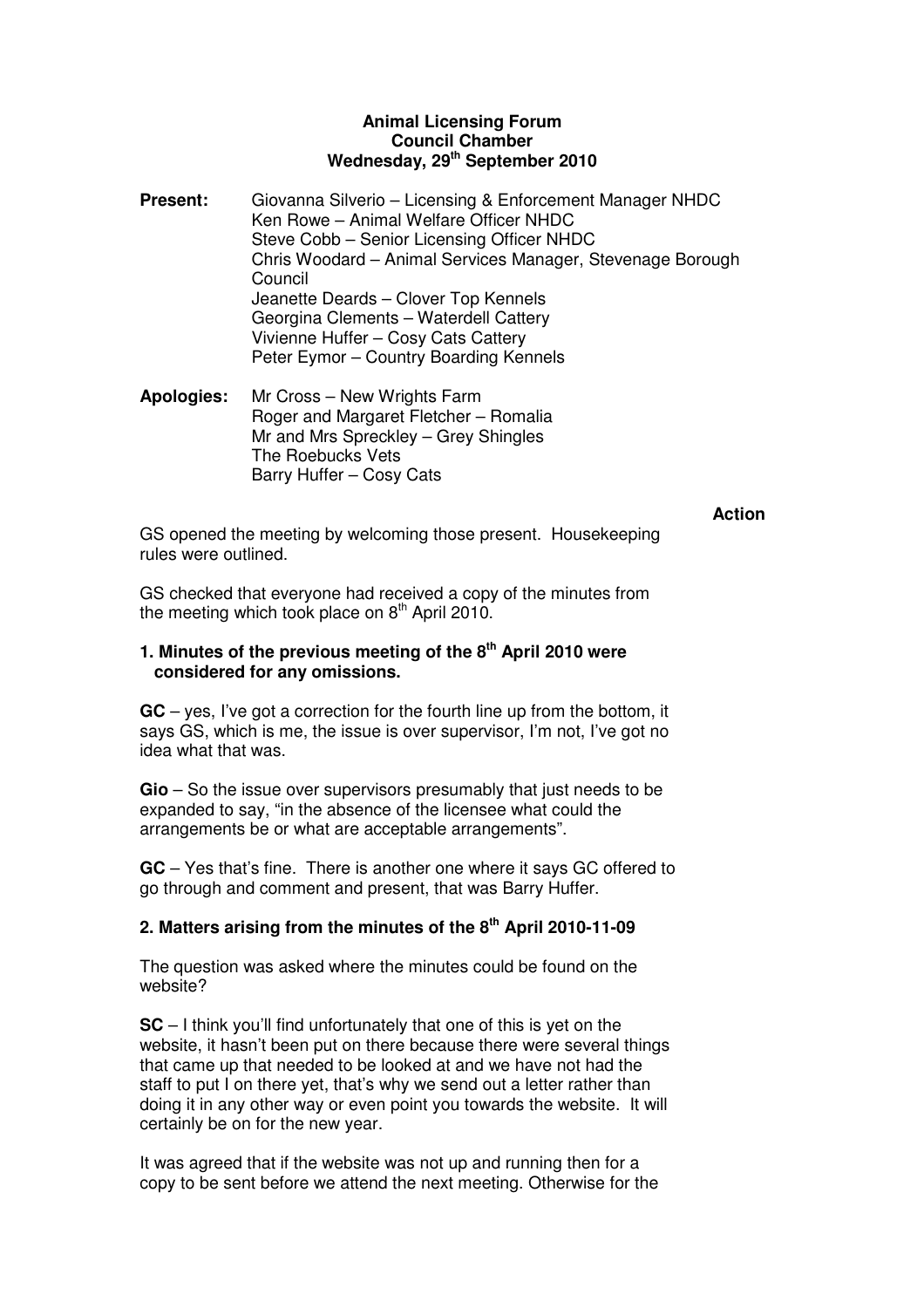minutes to be on the web one week before the next meeting. **KR** - Yes I think that's giving us a reasonable timescale to put it up and get the MSU to transcribe everything.

**GS** – confirmed this to be in place by the end of the calendar year, so that will be December.

**KR** - I know home-boarding was a subject that was brought up by several people. We have made some progress, obviously we have or I have visited those that are interested in home-boarding and what's happened is one person has actually applied and is just waiting for her licence to be signed. I've done the inspection, I've got four more that are going to take up home-boarding licence in January for the new year. The licence fee was set at £100 and we will obviously adjust the numbers of dogs that they can keep according to the premises that they are in. So we are moving forward with that albeit slowly but we will get there eventually.

Minutes agreed with some minor alterations as identified.

## **3. Future of the Forum**.

**SC** - I'll do a quick overview. What we need to do as we've done with our other trade forums is look to formalise it as we said last time when we met, it was very much an informal arrangement. I asked you all to go away and think about how do we want the Forum to work, how often do we want to meet, what are we going to do about membership. Are you people happy to become Forum members and effectively represent like areas of the trade. Do you think that we need to encourage other members to be on the Forum and if so who, because we what we actually need to do to move this all forward is to formalise a terms of reference – copy of which was produced at the last meeting that gave you an indication of what we need to consider and it is frequency of meetings, Forum membership, so it's an open floor really, how it's going to be your Forum, how do you want it to move forward.

**GC** - I think a lot of it is similar to how we were working before. I have spoken to Gill Spreckley, we are kind of putting together some notes and they are happy for us to put them together, let them see them and if they have got any comments they'll give them and then we'll present it to you, so I think they are just happy for us to attend.

**GC** - The plan is that the terms have been redrafted, we will look at them and make any amendment that we think necessary or the other people who are involved. They will then be sent to all of the cattery and kennel owners in the district saying this is what we are proposing to put forward. If you've got any comments then contact us and as you suggested last time if they don't comment then you assume they are happy with it and we put that forward for the Council to look at and do whatever.

**SC** – that sounds good so hopefully next meeting you'll be able to tell us what the sort of trade as a whole, those that took the trouble to engage with you are happy with in terms of the Terms of Reference and Forum membership and then we can look to formalise it then and GC/GS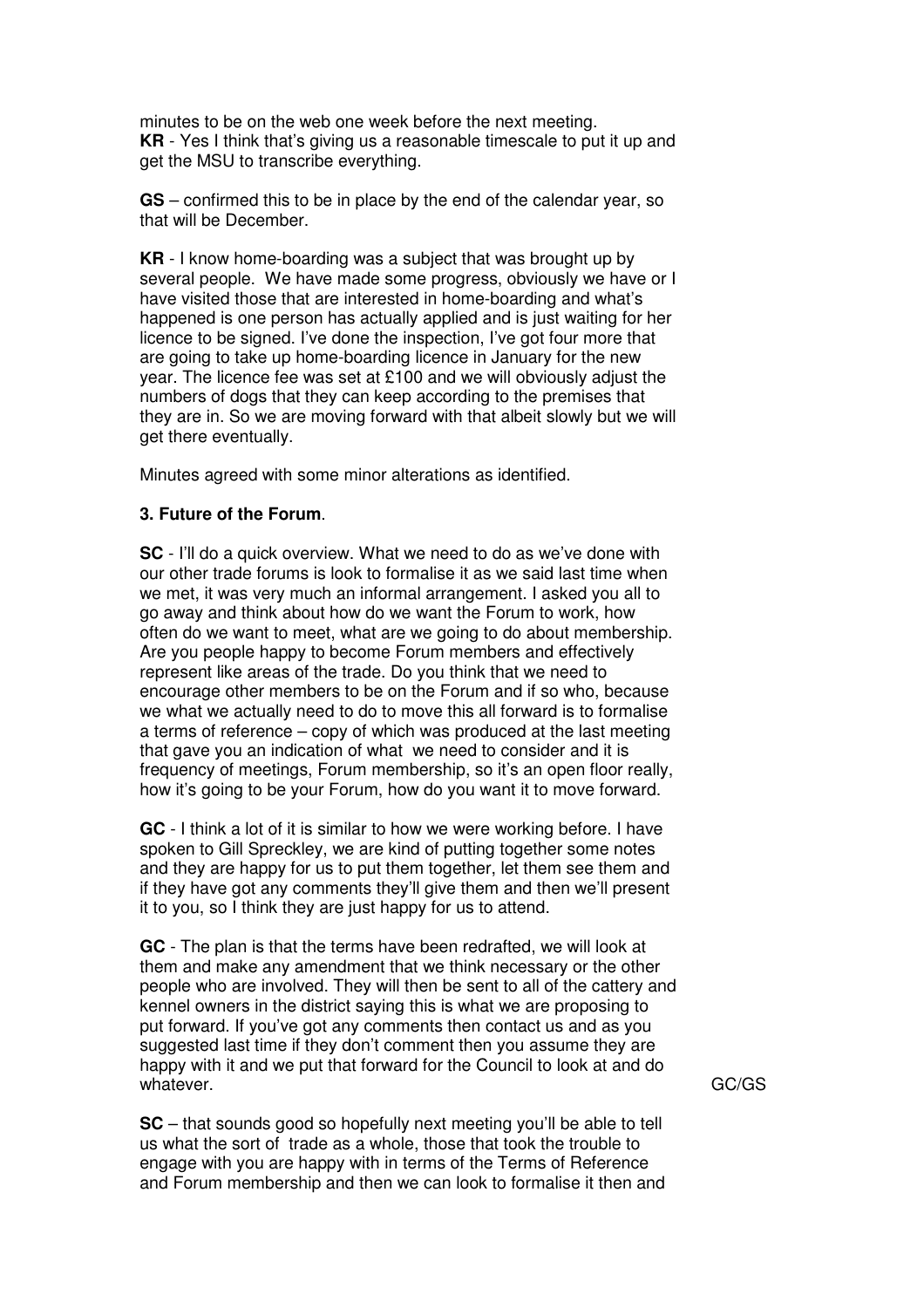move this all forward.

**GC** – Barry's has put something together me, and Peter are going to look through it but it has been a bit busy in trade at the moment.

It was agreed that at the next meeting we can put on the Agenda formalising of our or your terms of reference and moving forward. How about frequency of meetings, have you had any thoughts about that.

**GS** - Asked how frequently the meetings ought to be e.g. every four weeks or every quarter.

**VH** - I would think every three or four months is fine, I mean if we are going to have a January one it might be an idea to move it back a week because maybe the  $6<sup>th</sup>$  January is a bit too near to busy Christmas new year period, so a week later would be better. A discussion took place amongst the trade regarding their availability.

It was agreed to book the next meeting for the 12 January 2011  $\omega$ 1.00p.m.

**SC** - and what we will do to tie in with that, as obviously as Ken said, the website will be up and running from the end of this year. Ken will take responsibility for the website. Once the terms of reference are agreed they will be available on the website so everybody can have access to them, so will the minutes, so will the agendas for the forthcoming meetings. We'll set the meetings for the whole year so everybody is aware and any articles that come up on that might be of interest to the trade. In the interim, we can put on the website as well so it can be quite a useful tool for that and there will be a link on there if you have got any particular questions. There will be a link in there that you can e-mail your questions into, either for discussion at the Forum or to get individual responses as well.

**PE** - This whole thing about representing the other businesses. The cattery side of it seems to have been the thing that's driven it from our point of view. It doesn't seem to be very much interest from the boarding kennel side apart from us two. I suspect you know whether you have had any responses from the others do you?

**KR** - We do know and we have not.

**PE** - No I don't want to waste my time chasing other people, so in a way we are probably representing just ourselves aren't we and I think that we should make that clear, that I'm not going to go chivvying round The Firs or Caribbean Kennels or anywhere else for that matter because I don't have the time and they have got no interest, so could I make that clear, yes.

**KR** - Bearing in mind your comments Peter I will chase the others to make sure they are fully aware of what is going on and make sure that they are aware of who they can contact if they do have something to say apart from the Council. So I mean if you get a strange phone call from Mr. and Mrs. Ely or Mr. Barry Cross then you will know where it's come from because as I go round and do the licences this year then I will be chasing everybody up and reminding them about the Forum so

KR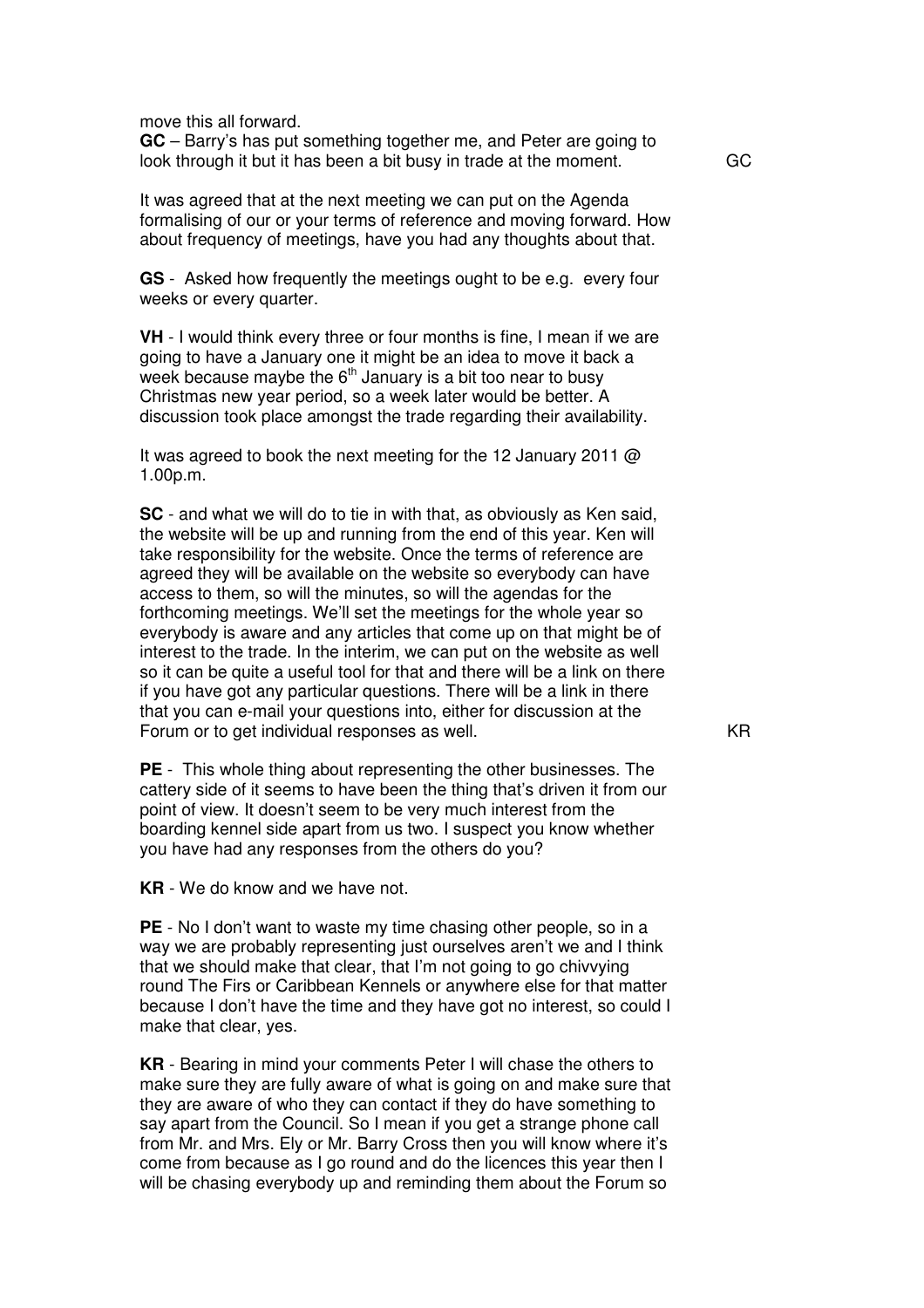#### we keep it foremost in our mind. **4. Trade Issues**

No matters arising from the Minutes of the  $8<sup>th</sup>$  April 2010

**PE** - well I have got something I wanted to bring up if this is the right place to bring it up. It's a bit, it's the old chestnut about this impervious wood. I have got the Kennel Management and this one's dated July and August 2010 and this is a new cattery. It's the story about the diary of a new cattery owner and I actually picked up on it and I rang the people that put this kennel in and got some quotes and basically they are doing probably 95% of new cattery constructions all out of wood and I just feel that this policy has really sort of made it difficult, not for us certainly, for me. If I wanted to upgrade my cattery I can't afford to upgrade to upvc which is ridiculous but I don't feel as though I can go forward with a wooden cattery because there is no clear instructions as to what is impervious. I can't see how wood can be impervious because cats do scratch, so it seems a bit of a sort of an old nugget I know but I mean we have been running this business for sixteen years and we've got, as you see, our catteries all wood. We've never had a problem, so I don't know what we are trying to achieve with upvc and I feel that it has just made it almost impossible for us to actually go forward and actually to develop a new cattery.

**GC** - I actually spoke to my husband about this and he says well, if you varnish wood its impervious. My indoor pens are varnished with yacht varnish which lasts for ten years in water, so I don't see that you can say wood is not ok. The cats do scratch wood but they scratch upvc as well, as you can see in my house and do damage, you know, so I think wood is quite adequate.

**KR** - I understand where you are coming from, I mean obviously upvc is a material that has been recommended, not just by us but by other people as well and mostly purely for hygiene and easy maintenance. You put upvc up, you shouldn't have to touch it in it's lifetime to be quite honest with you. I mean you could clean it and wash it ok. Obviously I understand where you are coming from regards costs and I understand where you are coming from about cats scratching wood. I think that that is one of the things that when you go through the policy that you need to look at and if that is something that you don't agree with that's in the policy then you need to make a note of that and put that forward for an amendment or for it to be changed. Or in the meantime if you want to upgrade to a new wooden cattery, then as the policy stands, you could apply for a deviation from the policy and that's the way forward at the moment. I mean obviously what we need to do is make sure that we are helping you, we are not here to hinder your businesses, we are here to help you. If we have to remove upvc or leave that as an option, then it's something that we need to consider amongst ourselves away from the Forum, but we do need your comments so I think it would be good if when you go through the Policy, if that's something that you want to bring up then you bring that to our attention at that stage. I don't know how soon you were trying to improve your cattery or are you going to wait until next year and see what the result of this.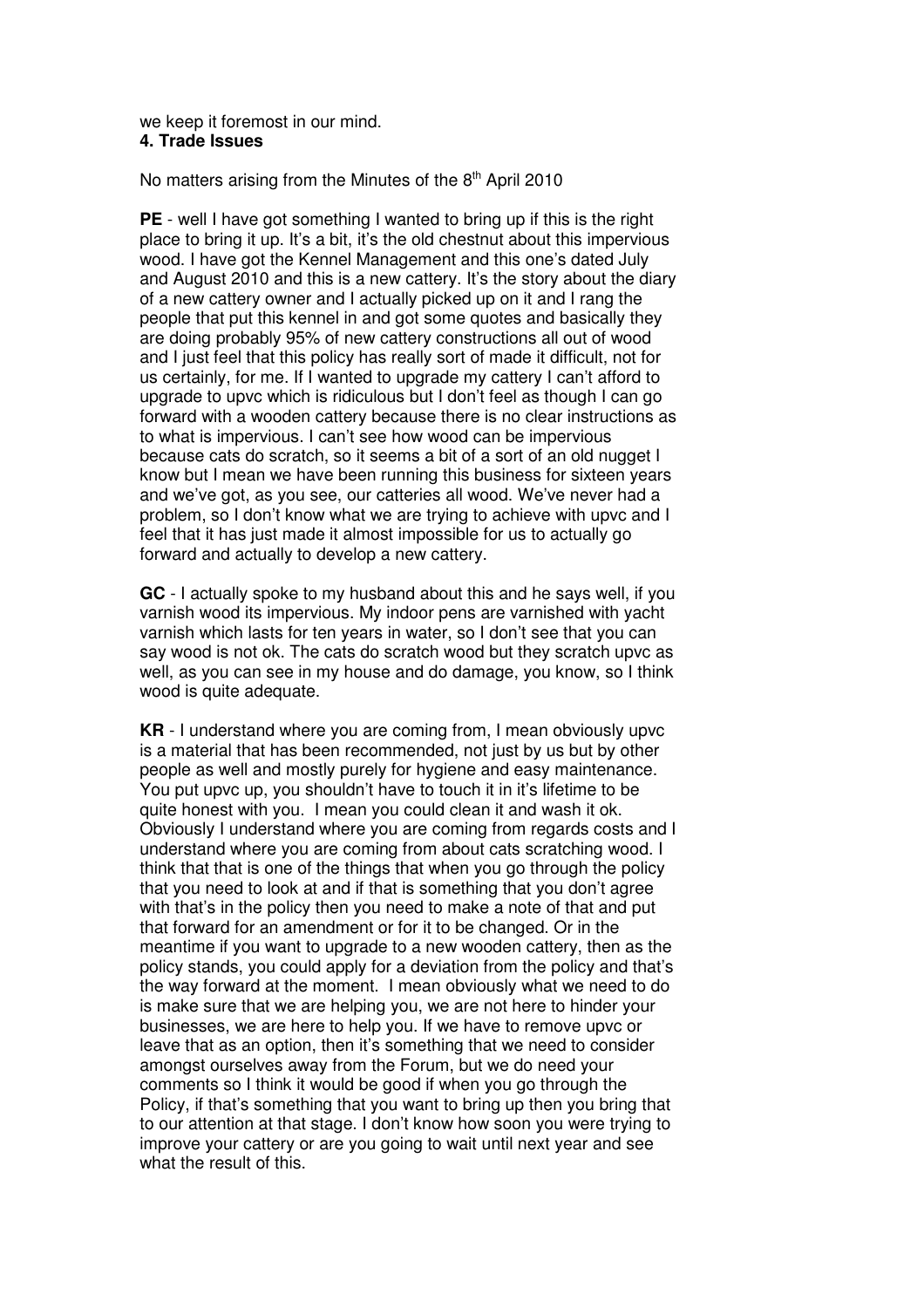**GC** - That's certainly something that we can consider. I know people want to put up wooden kennels as well, you know, but I mean again we have a problem with wooden kennels, right, not only with the security side of it but obviously dogs are slightly different from cats. I mean you get a male dog could stand and pee up the wood and that will rot in weeks not years. I mean obviously cats are a cleaner creature and we do understand that so I think that's just something that we need to discuss ourselves and perhaps we will need to seek another opinion from somebody else outside of all of this so we have got our head round it all and then we can come back to you if you are happy with that. Thank you.

**GS** - a suggestion that it could also be a work plan issue that you could look at and produce us with the evidence which would then clearly support why the change, if there needed to be a change in the policy, and there is sufficient evidence for that.

A discussion then took place regarding changes to any structure which is built or due to be built and for the trade ought to consider seeking advice and consulting with relevant officers of the Council that being Planning Department and Building Control Department It was agreed that KR would also liaise with the Planning Department.

**KR** - The one thing I was going to say was that obviously different, I have spoken to different Planning Officers and normally if it's like in Peter's case he wants to replace his wooden cattery with a newer version of a wooden cattery, so long as he's not extending his concrete base then I don't think that there would be a great deal of problem with that being done because it's wood for wood like for like. There is one thing I would like to mention about this impervious material. There is a firm called Duchy Kennels which I have been talking to who build wooden kennels and they actually line them and seal them with a very lightweight upvc or plastic. Now if they can do that for kennels and that has proven to be useful, then I am sure that is something that could have been done for catteries and they will build to your specifications. They do have a website and that is just duchy kennels, worth having a look at.

## **5. Dates of the Next Meeting and e-mail Communication**.

The date of the next meeting will be scheduled for the  $12<sup>th</sup>$  January and hopefully with the setting up of the internet obviously that will be a means of communicating, but if you have any issues that you do wish to raise, whilst I appreciate Ken is your main point of contact, it's always worth putting your requests or any queries or comments to :

#### licensing@north-herts.gov.uk

this then allows for other officers to pick up any queries if Ken is away from the office.

KR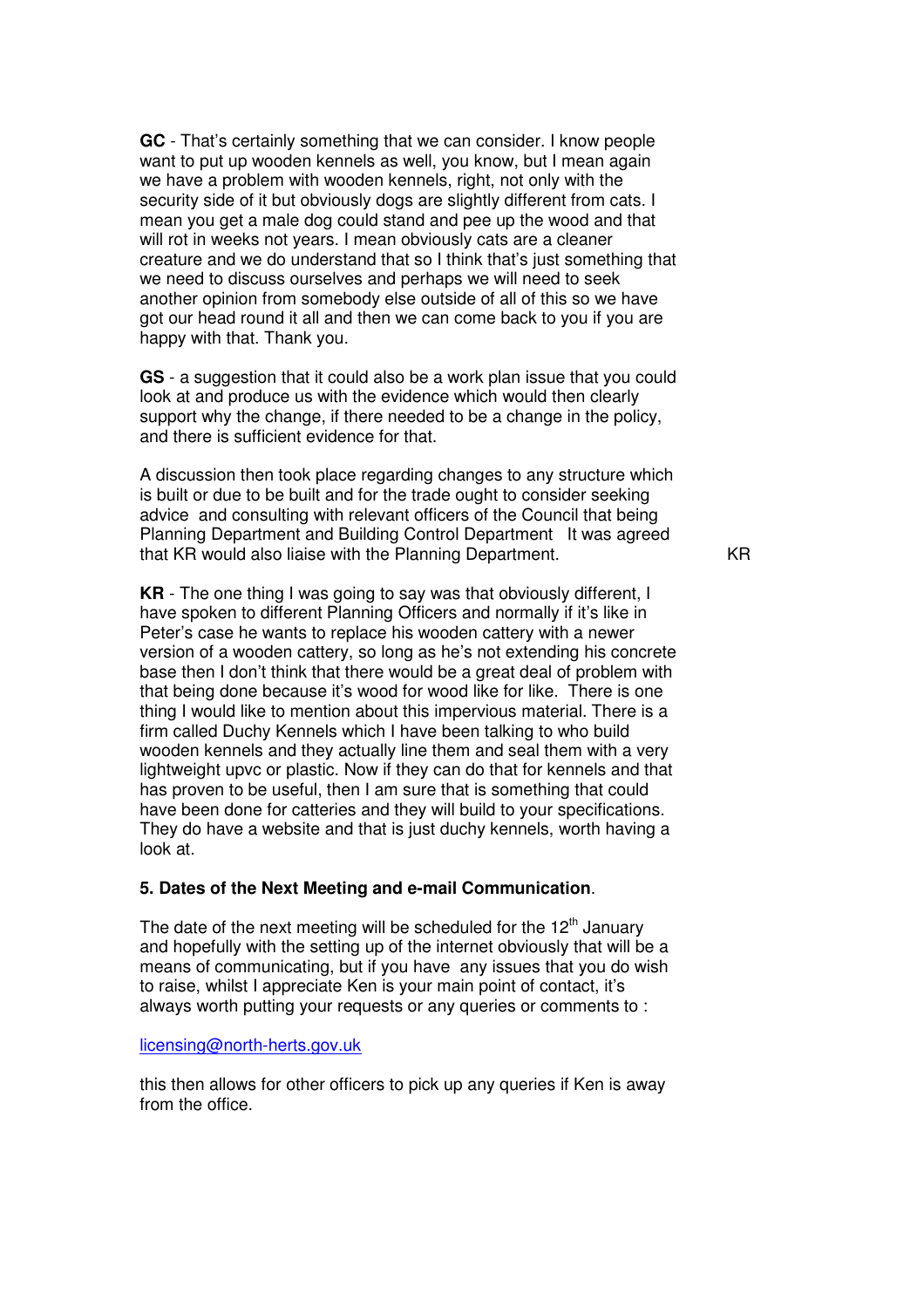**KR** - advised, that he would be amending the application form for licences this year asking for more contact details. At the present we normally only have telephone number, there will be a section on it asking for e-mail addresses which will make it easier for us as well.

**SC** - the only other thing is obviously in terms of work plan. We have got the issue about further guidance on impervious material and if you provide us with sufficient evidence then obviously we can do that. Are there any other issues that you think would be useful to put on the work plan for you to look at and give us some feedback about other areas of the policy that you are not sure of or have issues in meeting.

Barry Huffer has produced a list which can be forwarded. and has gone through the Policy with comments

It was reiterated that a work plan was needed to show that there's a purpose to the Forum and that over a period of time the policy would be looked at to ensure clarity and interpretation and where matters will be considered for change but supported by evidence..

**KR** - requested a copy of Barry's document so that I can have a look at it and I can pull up some evidence,

**CW** - Have you heard anything from the Petscare Trust in relation to their shops?

## **KR** - No

**CW** - I find it quite surprising because they were, well, this business with the scientific names of animals etc. that they were going to come forward and it looks as though it may have been Chris Newman that would be put forward for Pets at Home. Pets at Home do now stock reptiles and they have had no problems I understand it is in line with the conditions that we set, yes that's right I mean we've licensed them in Stevenage to keep four species of reptiles, we have not at this point insisted on scientific names but the species are well known as captive animals and are bred in this country.

**KR** - I actually got the Pets at Home store here in Letchworth to copy all the details and the facilities that they had in Stevenage, because I went and had a look at the Stevenage one, so really I just copied it and it worked very well and they do only have two here, I think there's the Bearded Dragon and the Gecko.

Reiterated the service re Stray Dogs that's provided and how it's set up in conjunction with Stevenage as well.

During the normal working week we will, say 9.00am till 5.00pm, then people report stray dogs to the local authority, whereupon action is taken whatever is required. Monday to Fridays from 5pm o'clock in the evening to 22.00, ten o'clock, then our kennels is contracted to accept dogs in from members of the public, or if they have been caught to go out and collect them. They will not come and chase one round the street to catch it. It has got to be caught prior to that.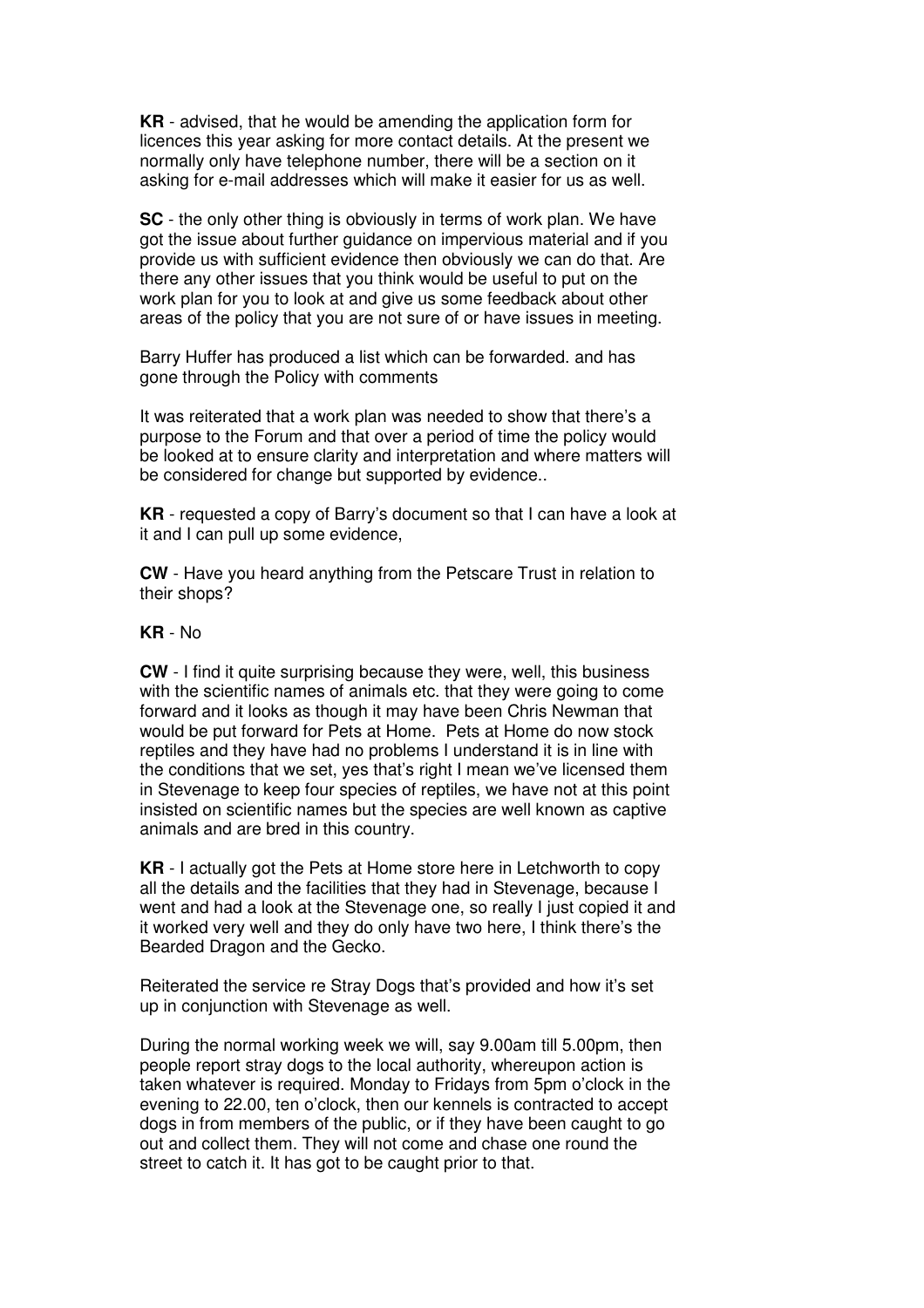The contact number for the kennels is, it's the:

# **Lodge Kennels which is on the A1 southbound, Nyrvana Jones, and it's 01462 730464**.

So if you have a problem with a dog that you've caught or somebody has dumped on your doorstep and you've got hold of it, you can ring Margaret between those hours and she will come and pick it up.

This information has been advertised to the general public too via post offices, community centre and housing offices

**PE** - Wasn't it going to be kept sort of fairly secret so that there wasn't any hassle at the kennels in case .

**KR** – No.

**PE** - people found out that their dogs had been taken there and then went to try and repossess them. I thought it was going to be kept sort of fairly quiet.

**CW** - On that note that was way back when we had a contract with yourselves. We did keep these kennels quite secret because of that sort of thing, but we were forced into this situation by having to take on dogs twenty-four seven and so therefore there was no way with the money that was given to local authorities, that we could have had a pick up drop off service, so it was designated it would be purely a place where people could take dogs and of course then we had to help out and the Police have been very good in supporting certainly Margaret. When individuals have gone up there using threatening behaviour, which Ken and I are used to all day and it has worked pretty well with the Police co-operation in that respect, so that's where we are with it.

**KR** – The one thing that we haven't really sorted out completely is dangerous dogs. Now the Dangerous Dogs Act when it was brought in was supposed to be a shared responsibility. Local authorities don't have the funding. Hertfordshire Constabulary did agree at a meeting that they would take charge of dangerous dogs however this sometimes causes problems as to what is deemed to be a dangerous dog and the public definition of a dangerous dog is not the same as mine and Chris's and the Police

**CW** - explained the offences relating to dangerous dogs, a dog under Section 3 of the Act doesn't actually have to bite and we were advised by the Police, we have had quite close consultation, both Ken and I and Stevenage Borough Council and the Police and we have got it down to a sort of fine art if you like, that any person put in fear of their safety, it is clearly a Police matter. Any dog which is seriously injured by another in a public place is a Police matter. Any minor cases like the dogs chasing the cat and killing or dog causing injury to another dog which is slight, we take that on and its been quite a thing for us because we were actually taking Section 1 offences right the way down to Section 3 offences and we took quite a lot of them and then the Police said that they wanted it all back, so they've got it back but it